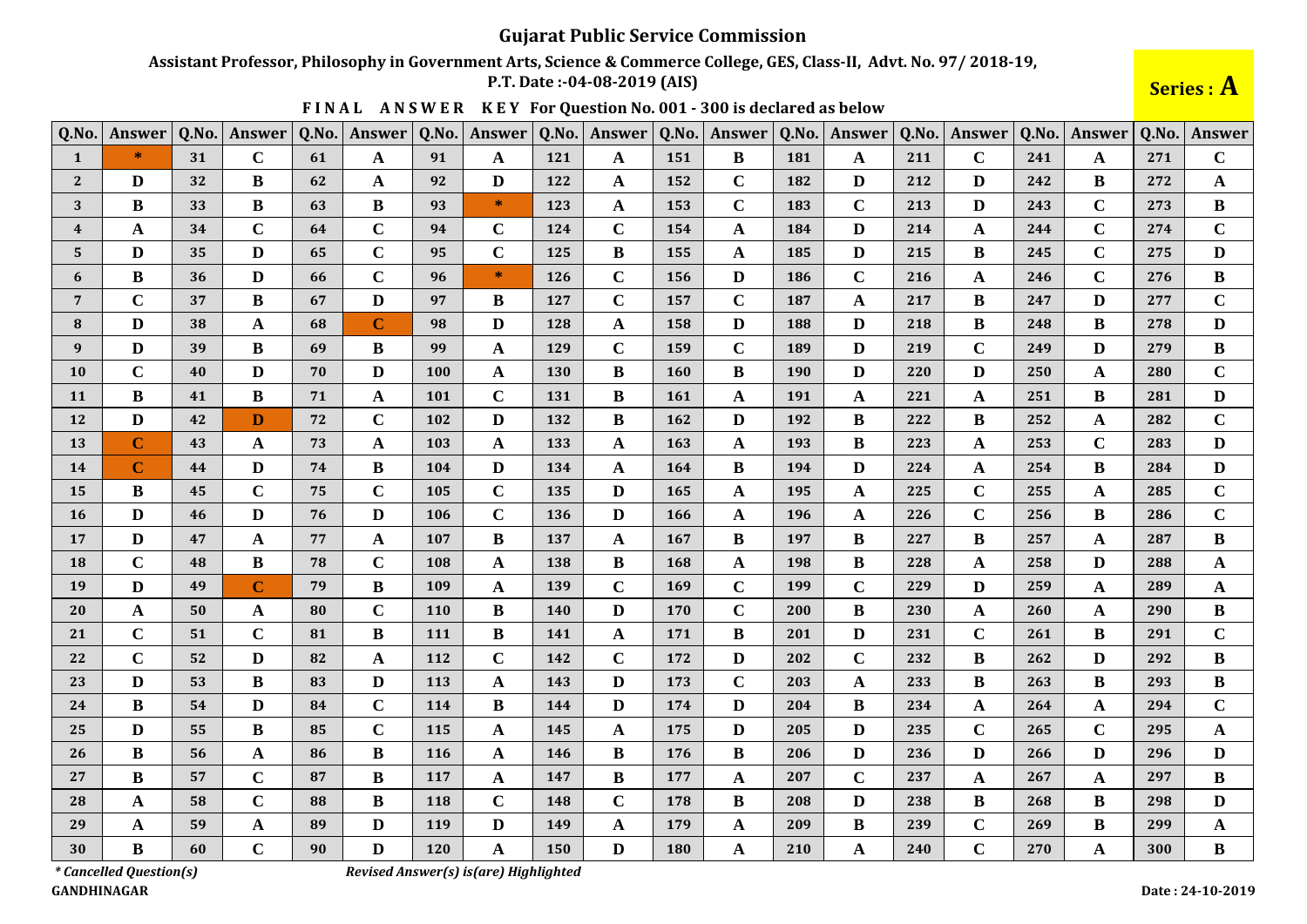Assistant Professor, Philosophy in Government Arts, Science & Commerce College, GES, Class-II, Advt. No. 97/2018-19,

P.T. Date: -04-08-2019 (AIS)

Series : B

|  |  |  |  | FINAL ANSWER KEY For Question No. 001 - 300 is declared as below |
|--|--|--|--|------------------------------------------------------------------|
|--|--|--|--|------------------------------------------------------------------|

| Q.No.            | Answer      | Q.No. | Answer       | Q.No. | Answer         | Q.No. | Answer      | Q.No. | Answer                  | Q.No. | <b>Answer</b> | Q.No. | Answer       | Q.No. | Answer       | Q.No. | <b>Answer</b> | Q.No. | Answer       |
|------------------|-------------|-------|--------------|-------|----------------|-------|-------------|-------|-------------------------|-------|---------------|-------|--------------|-------|--------------|-------|---------------|-------|--------------|
| $\mathbf{1}$     | $\mathbf C$ | 31    | $\mathbf C$  | 61    | B              | 91    | B           | 121   | $\mathbf{A}$            | 151   | B             | 181   | $\mathbf C$  | 211   | $\mathbf C$  | 241   | B             | 271   | $\mathbf C$  |
| $\mathbf{2}$     | $\mathbf C$ | 32    | D            | 62    | $\mathbf A$    | 92    | D           | 122   | $\mathbf C$             | 152   | D             | 182   | D            | 212   | B            | 242   | D             | 272   | $\bf{B}$     |
| 3                | D           | 33    | B            | 63    | $\mathbf{D}$   | 93    | $\bf C$     | 123   | D                       | 153   | $\mathbf C$   | 183   | $\mathbf{A}$ | 213   | B            | 243   | B             | 273   | $\bf{B}$     |
| $\boldsymbol{4}$ | $\bf{B}$    | 34    | D            | 64    | $\mathbf C$    | 94    | $\mathbf C$ | 124   | $\mathbf{D}$            | 154   | $\mathbf{D}$  | 184   | $\mathbf{D}$ | 214   | A            | 244   | A             | 274   | $\mathbf C$  |
| 5                | D           | 35    | B            | 65    | $\mathbf C$    | 95    | B           | 125   | A                       | 155   | D             | 185   | $\mathbf C$  | 215   | $\mathbf C$  | 245   | $\mathbf C$   | 275   | A            |
| 6                | $\bf{B}$    | 36    | A            | 66    | $\bf{B}$       | 96    | D           | 126   | $\bf{B}$                | 156   | $\bf{B}$      | 186   | $\mathbf C$  | 216   | D            | 246   | D             | 276   | D            |
| $7\phantom{.0}$  | $\bf{B}$    | 37    | $\mathbf C$  | 67    | B              | 97    | D           | 127   | B                       | 157   | A             | 187   | $\bf{B}$     | 217   | A            | 247   | A             | 277   | $\bf{B}$     |
| 8                | A           | 38    | $\mathbf C$  | 68    | B              | 98    | $\mathbf C$ | 128   | $\mathbf C$             | 158   | B             | 188   | $\mathbf A$  | 218   | B            | 248   | B             | 278   | $\mathbf{D}$ |
| 9                | $\mathbf A$ | 39    | $\mathbf{A}$ | 69    | D              | 99    | D           | 129   | $\mathbf{A}$            | 159   | $\mathbf{A}$  | 189   | $\mathbf A$  | 219   | $\mathbf C$  | 249   | B             | 279   | $\mathbf{A}$ |
| <b>10</b>        | B           | 40    | $\mathbf C$  | 70    | D              | 100   | A           | 130   | D                       | 160   | A             | 190   | B            | 220   | $\mathbf C$  | 250   | A             | 280   | B            |
| <b>11</b>        | $\mathbf C$ | 41    | A            | 71    | $\mathbf{A}$   | 101   | A           | 131   | $\bf{B}$                | 161   | $\mathbf{A}$  | 191   | $\bf{B}$     | 221   | $\mathbf A$  | 251   | $\mathbf C$   | 281   | D            |
| <b>12</b>        | $\bf{B}$    | 42    | A            | 72    | D              | 102   | A           | 132   | $\mathbf C$             | 162   | D             | 192   | $\mathbf C$  | 222   | B            | 252   | A             | 282   | $\mathbf C$  |
| 13               | $\bf{B}$    | 43    | B            | 73    | $\ast$         | 103   | A           | 133   | $\mathbf C$             | 163   | $\mathbf C$   | 193   | $\mathbf A$  | 223   | $\mathbf C$  | 253   | B             | 283   | $\mathbf{A}$ |
| 14               | $\mathbf C$ | 44    | $\mathbf C$  | 74    | $\mathbf C$    | 104   | $\mathbf C$ | 134   | A                       | 164   | D             | 194   | $\bf{B}$     | 224   | $\mathbf C$  | 254   | $\mathbf C$   | 284   | $\bf{B}$     |
| 15               | D           | 45    | $\mathbf C$  | 75    | $\mathbf C$    | 105   | B           | 135   | A                       | 165   | D             | 195   | $\mathbf A$  | 225   | $\mathbf C$  | 255   | D             | 285   | $\mathbf{D}$ |
| <b>16</b>        | D           | 46    | $\mathbf C$  | 76    | $\ast$         | 106   | $\mathbf C$ | 136   | D                       | 166   | $\mathbf C$   | 196   | $\mathbf A$  | 226   | $\mathbf C$  | 256   | <sub>B</sub>  | 286   | D            |
| 17               | $\bf{B}$    | 47    | $\mathbf{D}$ | 77    | B              | 107   | $\mathbf C$ | 137   | $\mathbf C$             | 167   | $\mathbf{A}$  | 197   | A            | 227   | D            | 257   | $\mathbf C$   | 287   | $\mathbf C$  |
| <b>18</b>        | A           | 48    | $\mathbf{C}$ | 78    | $\mathbf{D}$   | 108   | A           | 138   | D                       | 168   | D             | 198   | $\mathbf C$  | 228   | $\bf{B}$     | 258   | D             | 288   | $\mathbf{D}$ |
| 19               | $\bf{B}$    | 49    | B            | 79    | $\mathbf{A}$   | 109   | $\mathbf C$ | 139   | $\mathbf C$             | 169   | $\mathbf{D}$  | 199   | $\mathbf{D}$ | 229   | $\mathbf{D}$ | 259   | B             | 289   | $\bf{B}$     |
| 20               | D           | 50    | D            | 80    | $\mathbf{A}$   | 110   | B           | 140   | B                       | 170   | D             | 200   | $\mathbf A$  | 230   | A            | 260   | $\mathbf C$   | 290   | A            |
| 21               | B           | 51    | A            | 81    | $\ast$         | 111   | B           | 141   | $\mathbf{A}$            | 171   | $\mathbf{A}$  | 201   | $\mathbf A$  | 231   | B            | 261   | D             | 291   | $\mathbf C$  |
| 22               | D           | 52    | $\mathbf C$  | 82    | $\mathbf{D}$   | 112   | B           | 142   | D                       | 172   | B             | 202   | $\bf{B}$     | 232   | A            | 262   | $\mathbf C$   | 292   | D            |
| 23               | $\mathbf A$ | 53    | A            | 83    | B              | 113   | A           | 143   | A                       | 173   | B             | 203   | $\mathbf A$  | 233   | $\mathbf C$  | 263   | D             | 293   | D            |
| 24               | D           | 54    | B            | 84    | $\mathbf{A}$   | 114   | A           | 144   | B                       | 174   | D             | 204   | $\mathbf A$  | 234   | B            | 264   | D             | 294   | $\mathbf A$  |
| 25               | $\mathbf C$ | 55    | $\mathbf C$  | 85    | D              | 115   | D           | 145   | A                       | 175   | A             | 205   | $\mathbf C$  | 235   | A            | 265   | $\mathbf C$   | 295   | B            |
| 26               | $\bf{D}$    | 56    | D            | 86    | $\bf{B}$       | 116   | D           | 146   | $\mathbf{A}$            | 176   | $\mathbf{A}$  | 206   | $\mathbf C$  | 236   | B            | 266   | $\mathbf C$   | 296   | $\mathbf{A}$ |
| 27               | A           | 57    | A            | 87    | $\mathbf C$    | 117   | A           | 147   | $\bf{B}$                | 177   | $\bf{B}$      | 207   | $\bf{B}$     | 237   | A            | 267   | B             | 297   | $\bf{B}$     |
| 28               | B           | 58    | $\mathbf C$  | 88    | $\mathbf{D}$   | 118   | B           | 148   | $\mathbf{A}$            | 178   | $\bf{B}$      | 208   | $\mathbf A$  | 238   | D            | 268   | A             | 298   | B            |
| 29               | $\mathbf C$ | 59    | B            | 89    | $\mathbf{D}$   | 119   | $\mathbf C$ | 149   | $\mathbf C$             | 179   | $\mathbf C$   | 209   | $\mathbf{D}$ | 239   | $\mathbf A$  | 269   | A             | 299   | $\mathbf C$  |
| 30               | A           | 60    | $\mathbf C$  | 90    | $\overline{C}$ | 120   | D           | 150   | $\overline{\mathbf{C}}$ | 180   | B             | 210   | $\mathbf{A}$ | 240   | $\mathbf{A}$ | 270   | <sub>R</sub>  | 300   | $\mathbf{D}$ |

*\* Cancelled Question(s)* 

Revised Answer(s) is(are) Highlighted

**GANDHINAGAR**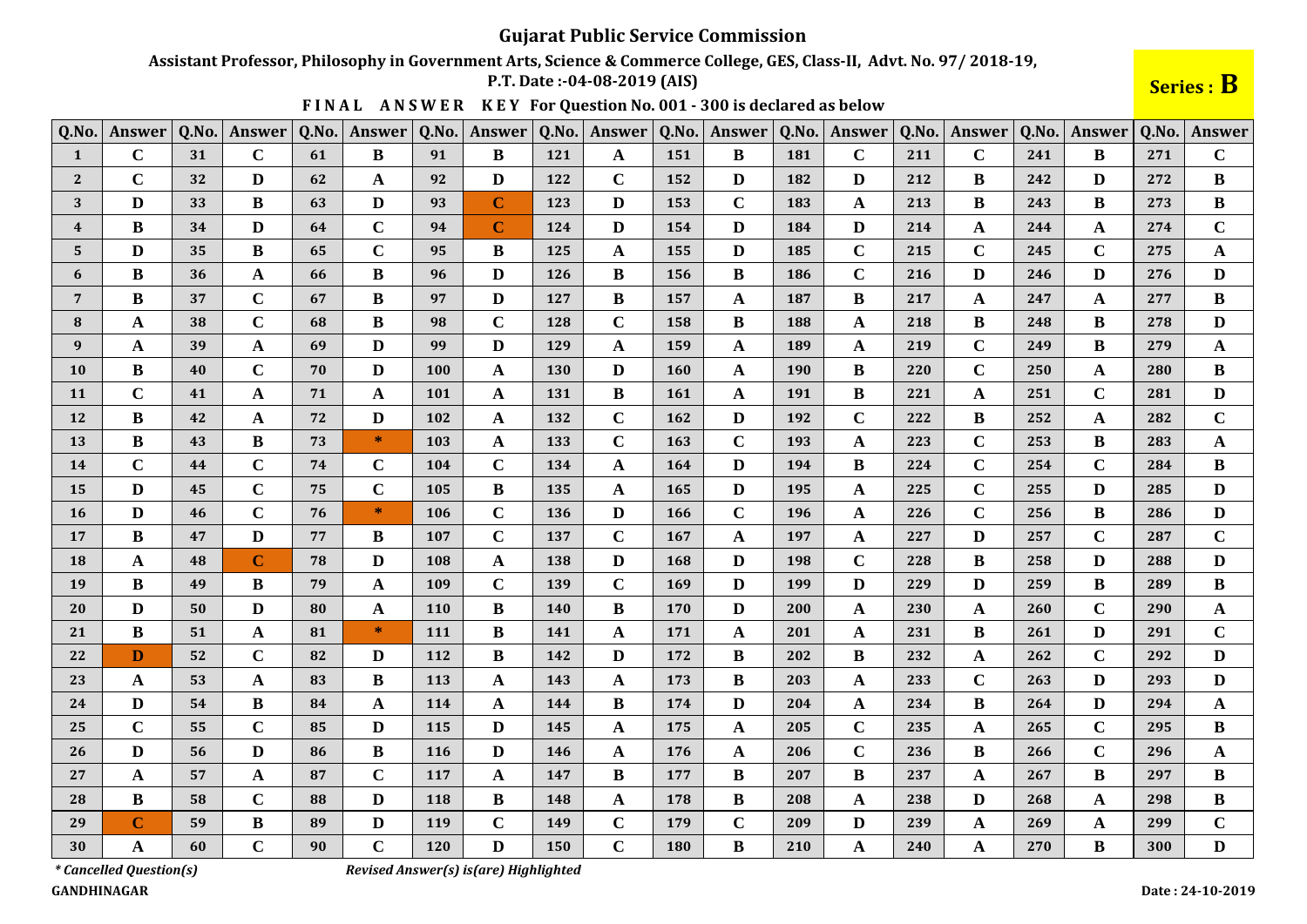Assistant Professor, Philosophy in Government Arts, Science & Commerce College, GES, Class-II, Advt. No. 97/2018-19,

P.T. Date: -04-08-2019 (AIS)

Series : C

|  |  |  |  | FINAL ANSWER KEY For Question No. 001 - 300 is declared as below |
|--|--|--|--|------------------------------------------------------------------|
|--|--|--|--|------------------------------------------------------------------|

| Q.No.          | Answer       | Q.No. | Answer       | Q.No. | Answer       | Q.No.      | Answer       | Q.No.      | <b>Answer</b> | Q.No.      | Answer       | Q.No.      | <b>Answer</b> | Q.No. | Answer      | Q.No. | Answer      | Q.No. | Answer       |
|----------------|--------------|-------|--------------|-------|--------------|------------|--------------|------------|---------------|------------|--------------|------------|---------------|-------|-------------|-------|-------------|-------|--------------|
| $\mathbf{1}$   | $\bf{B}$     | 31    | A            | 61    | $\ast$       | 91         | $\mathbf C$  | 121        | $\mathbf A$   | 151        | $\bf{B}$     | 181        | A             | 211   | $\mathbf C$ | 241   | A           | 271   | $\mathbf C$  |
| $\mathbf{2}$   | A            | 32    | $\mathbf C$  | 62    | D            | 92         | D            | 122        | D             | 152        | B            | 182        | $\mathbf C$   | 212   | B           | 242   | B           | 272   | D            |
| 3              | D            | 33    | A            | 63    | $\bf{B}$     | 93         | B            | 123        | A             | 153        | A            | 183        | D             | 213   | B           | 243   | A           | 273   | D            |
| $\overline{4}$ | $\mathbf C$  | 34    | B            | 64    | $\mathbf A$  | 94         | D            | 124        | B             | 154        | A            | 184        | $\mathbf{D}$  | 214   | $\mathbf C$ | 244   | A           | 274   | $\mathbf{A}$ |
| 5              | $\mathbf C$  | 35    | $\mathbf C$  | 65    | D            | 95         | B            | 125        | A             | 155        | D            | 185        | A             | 215   | A           | 245   | $\mathbf C$ | 275   | B            |
| 6              | B            | 36    | D            | 66    | $\, {\bf B}$ | 96         | A            | 126        | A             | 156        | D            | <b>186</b> | $\bf{B}$      | 216   | D           | 246   | $\mathbf C$ | 276   | $\mathbf{A}$ |
| $\overline{7}$ | B            | 37    | $\mathbf{A}$ | 67    | $\mathbf C$  | 97         | $\mathbf C$  | 127        | B             | 157        | A            | 187        | $\bf{B}$      | 217   | B           | 247   | B           | 277   | B            |
| 8              | B            | 38    | $\mathbf C$  | 68    | D            | 98         | $\mathbf C$  | 128        | A             | 158        | B            | 188        | $\mathbf C$   | 218   | D           | 248   | A           | 278   | B            |
| 9              | D            | 39    | B            | 69    | $\mathbf{D}$ | 99         | $\mathbf{A}$ | 129        | $\mathbf C$   | 159        | $\mathbf C$  | 189        | $\mathbf A$   | 219   | A           | 249   | D           | 279   | $\mathbf C$  |
| <b>10</b>      | D            | 40    | $\mathbf C$  | 70    | $\mathbf C$  | 100        | $\mathbf C$  | <b>130</b> | $\mathbf C$   | 160        | D            | 190        | $\mathbf{D}$  | 220   | B           | 250   | A           | 280   | D            |
| <b>11</b>      | A            | 41    | $\mathbf C$  | 71    | $\, {\bf B}$ | 101        | A            | 131        | B             | <b>161</b> | $\mathbf C$  | 191        | $\bf{B}$      | 221   | B           | 251   | $\mathbf C$ | 281   | $\mathbf{A}$ |
| 12             | D            | 42    | $\mathbf C$  | 72    | $\mathbf{D}$ | 102        | D            | 132        | D             | 162        | D            | 192        | $\mathbf C$   | 222   | D           | 252   | B           | 282   | B            |
| 13             | $\ast$       | 43    | D            | 73    | $\mathbf C$  | 103        | $\mathbf C$  | 133        | $\mathbf C$   | 163        | A            | 193        | $\mathbf C$   | 223   | B           | 253   | B           | 283   | $\mathbf C$  |
| 14             | $\mathbf C$  | 44    | B            | 74    | $\mathbf C$  | 104        | $\mathbf{D}$ | 134        | D             | 164        | $\mathbf{D}$ | 194        | $\mathbf A$   | 224   | A           | 254   | A           | 284   | $\mathbf C$  |
| 15             | $\mathbf C$  | 45    | D            | 75    | $\bf{B}$     | 105        | D            | 135        | D             | 165        | $\mathbf C$  | 195        | $\mathbf A$   | 225   | $\mathbf C$ | 255   | $\mathbf C$ | 285   | $\mathbf C$  |
| <b>16</b>      | $\ast$       | 46    | B            | 76    | D            | 106        | $\mathbf C$  | 136        | B             | 166        | $\mathbf C$  | 196        | D             | 226   | D           | 256   | D           | 286   | $\mathbf C$  |
| 17             | B            | 47    | B            | 77    | $\mathbf{D}$ | 107        | A            | 137        | A             | 167        | B            | 197        | $\mathbf C$   | 227   | A           | 257   | A           | 287   | D            |
| <b>18</b>      | D            | 48    | A            | 78    | $\mathbf C$  | 108        | D            | 138        | B             | 168        | A            | 198        | D             | 228   | B           | 258   | B           | 288   | B            |
| 19             | A            | 49    | A            | 79    | $\mathbf{D}$ | 109        | D            | 139        | A             | 169        | A            | 199        | $\bf C$       | 229   | B           | 259   | $\mathbf C$ | 289   | D            |
| 20             | A            | 50    | B            | 80    | $\mathbf A$  | <b>110</b> | D            | 140        | $\mathbf A$   | 170        | B            | 200        | $\bf{B}$      | 230   | A           | 260   | $\mathbf C$ | 290   | $\mathbf{A}$ |
| 21             | $\mathbf{A}$ | 51    | $\mathbf C$  | 81    | $\bf{B}$     | 111        | A            | 141        | $\mathbf{A}$  | 171        | B            | 201        | D             | 231   | $\mathbf C$ | 261   | D           | 291   | B            |
| 22             | A            | 52    | B            | 82    | $\mathbf{D}$ | 112        | B            | 142        | A             | 172        | $\mathbf C$  | 202        | $\mathbf C$   | 232   | A           | 262   | $\mathbf C$ | 292   | A            |
| 23             | B            | 53    | B            | 83    | $\mathbf{A}$ | 113        | $\bf{B}$     | 143        | $\mathbf{A}$  | 173        | A            | 203        | D             | 233   | B           | 263   | A           | 293   | $\mathbf C$  |
| 24             | $\mathbf C$  | 54    | $\mathbf C$  | 84    | D            | 114        | D            | 144        | $\mathbf C$   | 174        | B            | 204        | D             | 234   | $\mathbf C$ | 264   | B           | 294   | B            |
| 25             | $\mathbf C$  | 55    | D            | 85    | $\mathbf C$  | 115        | $\mathbf{A}$ | 145        | B             | 175        | $\mathbf{A}$ | 205        | $\mathbf C$   | 235   | D           | 265   | D           | 295   | $\mathbf{A}$ |
| 26             | $\mathbf C$  | 56    | D            | 86    | D            | 116        | A            | 146        | $\mathbf C$   | 176        | A            | 206        | $\mathbf C$   | 236   | B           | 266   | D           | 296   | B            |
| 27             | D            | 57    | B            | 87    | A            | 117        | B            | 147        | $\mathbf C$   | 177        | A            | 207        | $\bf{B}$      | 237   | $\mathbf C$ | 267   | $\mathbf C$ | 297   | A            |
| 28             | $\mathbf C$  | 58    | A            | 88    | $\, {\bf B}$ | 118        | $\bf{B}$     | 148        | $\mathbf{A}$  | 178        | $\mathbf C$  | 208        | $\mathbf{A}$  | 238   | D           | 268   | D           | 298   | D            |
| 29             | B            | 59    | B            | 89    | $\mathbf C$  | 119        | $\mathbf C$  | 149        | $\mathbf C$   | 179        | D            | 209        | A             | 239   | B           | 269   | B           | 299   | A            |
| 30             | D            | 60    | $\mathbf{D}$ | 90    | $\mathbf{A}$ | 120        | $\bf{B}$     | 150        | $\bf{B}$      | 180        | $\mathbf{A}$ | 210        | $\bf{B}$      | 240   | $\mathbf C$ | 270   | $\mathbf A$ | 300   | $\mathbf{A}$ |

*\* Cancelled Question(s)* 

Revised Answer(s) is(are) Highlighted

**GANDHINAGAR**